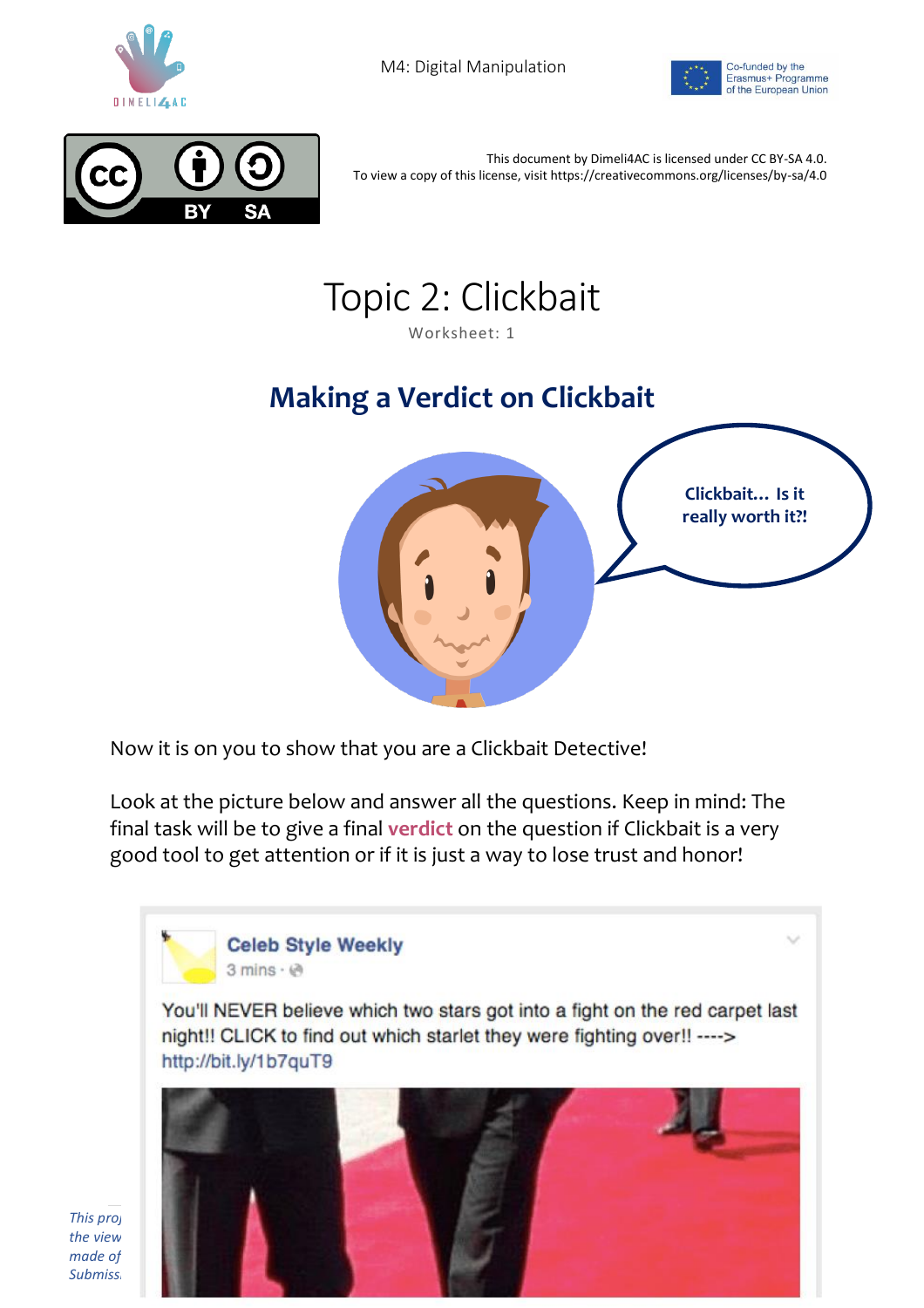



**Task1:** Look at the post. This post was created by a boulevard press magazine (VIP-News), of course you can see quite quickly that this online magazine is also using Clickbait in order to promote the article. Note down all the clues that you can find in the post that are typical for clickbait.

| 1        |  |  |  |
|----------|--|--|--|
| 2        |  |  |  |
| 3        |  |  |  |
| $\cdots$ |  |  |  |

…

1 2 3

**Task2:** Come together in groups of four. Collect ideas on Pros and Cons of using Clickbaits. Write your Pros and Cons in the table below.

| Pros | Cons |  |
|------|------|--|
|      |      |  |
|      |      |  |
|      |      |  |
|      |      |  |
|      |      |  |
|      |      |  |
|      |      |  |
|      |      |  |
|      |      |  |
|      |      |  |
|      |      |  |
|      |      |  |
|      |      |  |
|      |      |  |

*made of the information contained therein.* 

*Submission Number: 2018-1-DE03-KA201-047411*